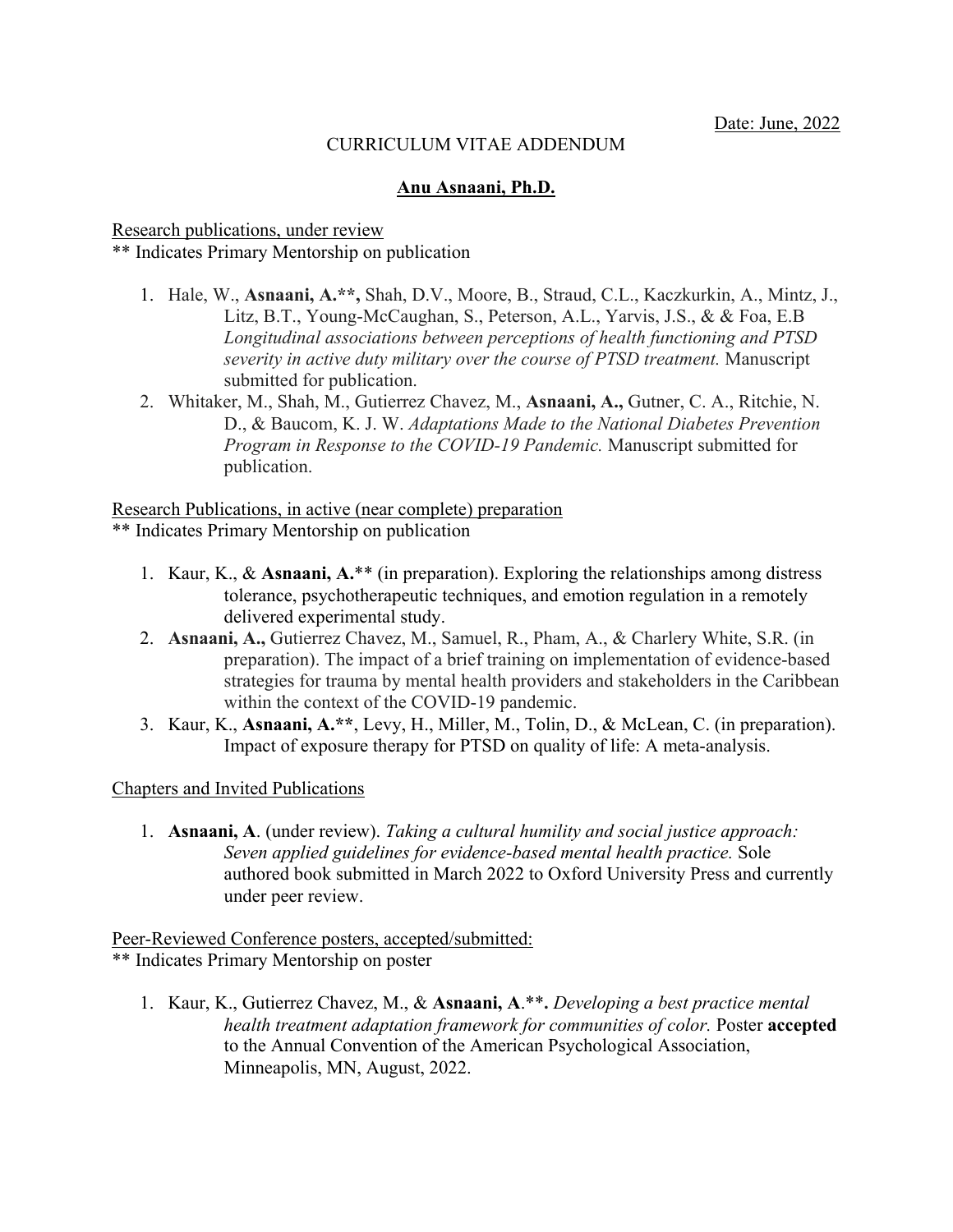Peer-Reviewed Conference Symposia/Workshops/Panels, accepted/submitted:

| November, 2022 | "Exploring the relationships among distress tolerance, emotion<br>regulation, and psychotherapeutic techniques in a remotely<br>delivered experimental study"<br>Co-Author/Primary Mentor (Speaker: Kiran Kaur, M.S.),<br>Research symposium accepted for presentation at the 56 <sup>th</sup> Annual<br>Convention of the Association for Behavioral and Cognitive<br>Therapies, New York, NY |
|----------------|------------------------------------------------------------------------------------------------------------------------------------------------------------------------------------------------------------------------------------------------------------------------------------------------------------------------------------------------------------------------------------------------|
| November, 2022 | "Culturally-sensitive family-based diabetes prevention for<br>Hispanic mothers: A community-based approach"<br>Co-Author (Speaker: Brynn Meulenberg, B.A.), Research<br>symposium accepted for presentation at the 56 <sup>th</sup> Annual<br>Convention of the Association for Behavioral and Cognitive<br>Therapies, New York, NY                                                            |
| November, 2022 | "Implementation results of a one-day evidence-based trauma<br>education and skills-building workshop with front-line providers in<br>the Caribbean"<br>Co-Author/Primary Mentor (Speaker: Manuel Gutierrez Chavez,<br>B.A.), Research symposium under review at the Annual Meeting<br>of the International Society for Traumatic Stress Studies, Atlanta,<br><b>GA</b>                         |
| November, 2022 | "Asian Indians in the United States and posttraumatic stress<br>disorder interventions: A narrative review."<br>Co-Author (Speaker: Ateka Contractor, Ph.D.), Research<br>symposium <b>under review</b> at the Annual Meeting of the<br>International Society for Traumatic Stress Studies, Atlanta, GA                                                                                        |

# Other upcoming invited talks:

March 3, 2023 "A review of evidence-based behavioral treatments for Social Anxiety Disorder" Grand Rounds Invited Speaker, CAP and Adult Psychiatry, Tulane University School of Medicine, New Orleans, LA

Recently accepted grants since September 2021:

1. *Family-based lifestyle intervention to prevent diabetes in Hispanic/Latino communities in Utah* (PI: K. Baucom) Funding Agency: American Diabetes Association Role: Co-Investigator Status: Selected for funding as of June 2022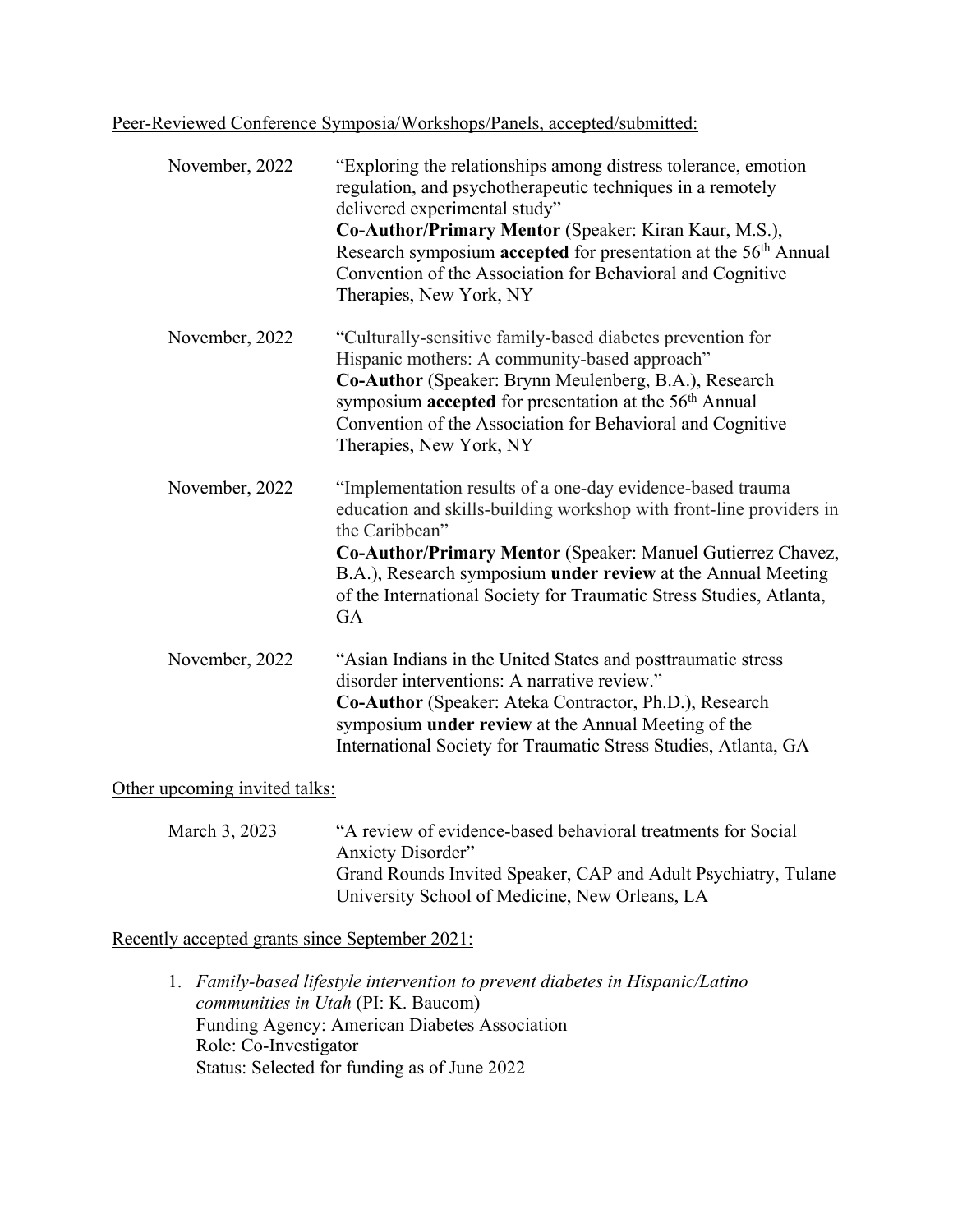2. NIMH 1R41MH129004-01 - *Improving Patient Care through objective monitoring of at-home repetitive ritual behaviors in Obsessive-Compulsive Disorder* Funding Agency: National Institute of Mental Health (STTR award) Role: Principal Investigator Status: Data Collection, study started April 2022

Under review/unfunded grants, submitted since September 2021:

- 1. *Development and testing of a culturally-responsive trauma intervention to promote health equity among underserved Asian Indian communities* (PI: Contractor, University of North Texas) Funding Agency: National Institute of Health Status: Submitted May 2022 Role: Co-Investigator/Key Personnel
- 2. *Treating relationships and safety together (TR&ST): Preliminary efficacy of a couple-based intervention for suicide* (PI: Leifker) Funding Agency: National Institute of Health Status: Submitted February, 2022 Role: Co-Investigator
- 3. *Advancing understanding of racism-related health disparities beginning before birth: A multisite study with Black and Latina pregnant wome*n (PI: Carter, Georgia State University; Site PIs: Conradt & Crowell) Funding Agency: National Institute of Health (R01 application) Status: Scored in fundable range after second submission, revised and resubmitted (initially submitted February, 2021; resubmitted October, 2021) Role: Co-Investigator

# Current, Ongoing Service (since September 2021):

| $2021$ -present | Member and mental health lead, Calvary Baptist Church (CBC) of<br>Salt Lake City Health Fair Committee; presented virtual townhall<br>to community in Fall of 2021 and organized/serviced a booth<br>at CBC Health Fair with colleague Dr. Katie Baucom on May 14,<br>2022 following a year of planning meetings |
|-----------------|------------------------------------------------------------------------------------------------------------------------------------------------------------------------------------------------------------------------------------------------------------------------------------------------------------------|
| $2021$ -present | Mental health trainer, Utah Department of Health Community<br>Health Worker and COVID Community Partnership Team;<br>provided and oversaw three trainings in mental health crisis<br>management since summer of 2021                                                                                             |
| $2021$ -present | Committee Member, Research Facilitation Committee, Association<br>for Behavioral and Cognitive Therapies                                                                                                                                                                                                         |